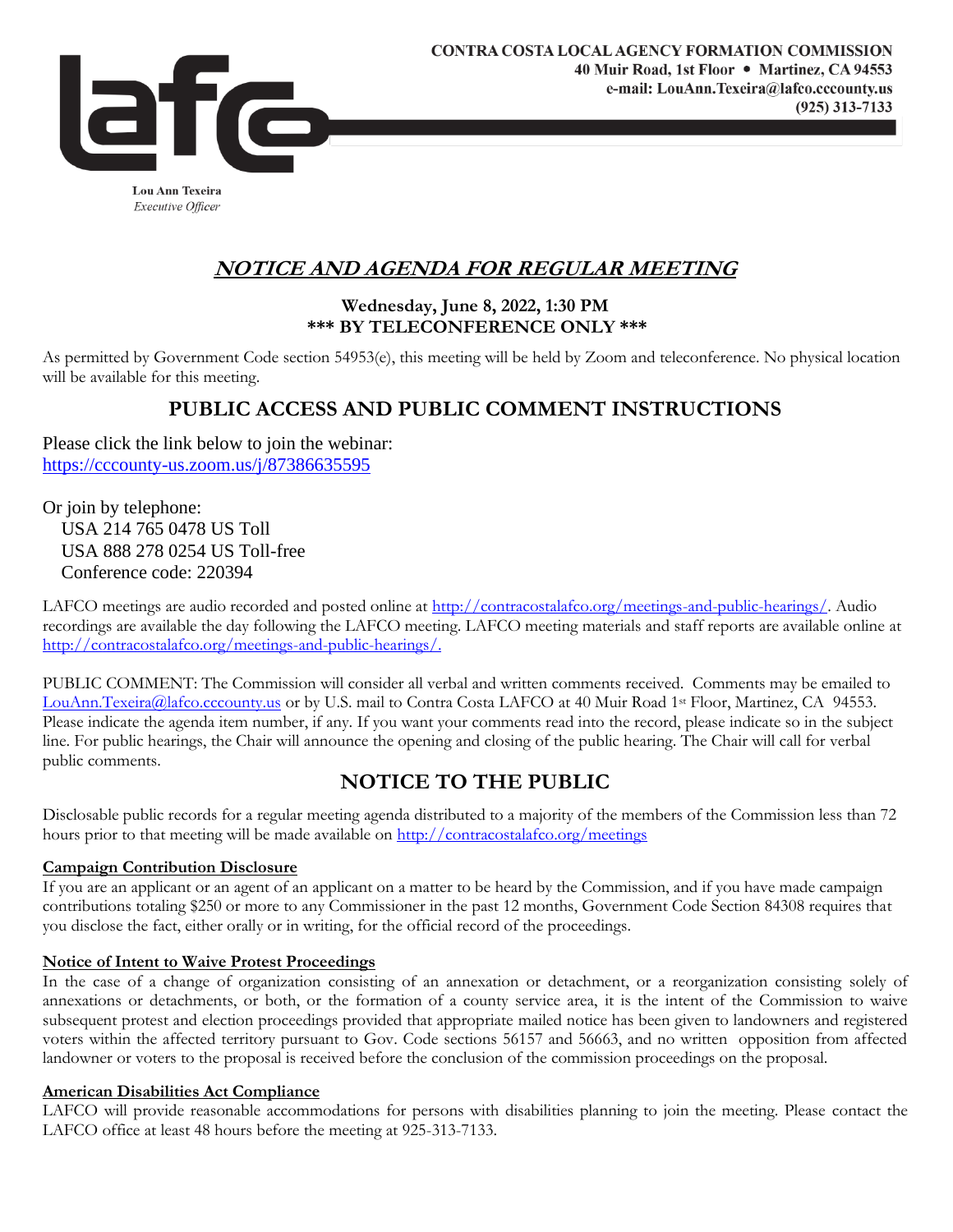### **JUNE 8, 2022 CONTRA COSTA LAFCO AGENDA**

- 1. Call to Order
- 2. Roll Call
- 3. **Recognition of Outgoing Commissioner and Welcome New Commissioner**
- 4. Approval of Minutes of the April 13, 2022 regular LAFCO meeting
- 5. Public Comment Period (please observe three-minute time limit): Members of the public are invited to address the Commission regarding any item that is not scheduled for discussion as part of this Agenda. No action will be taken by the Commission at this meeting as a result of items presented at this time.

### **TELECONFERENCING**

6. *Resolution Authorizing Teleconference Meetings Pursuant to Assembly Bill 361 –* adopt a resolution authorizing LAFCO to conduct teleconference meetings per Gov. Code §54953(e) and make related findings

## **OUT OF AGENCY SERVICE REQUESTS**

7. *LAFCO 22-02 – City of Concord – Out of Agency Service Request* – consider a request by the City of Concord to extend municipal wastewater services outside its jurisdictional boundary to property located at 1965 Ayers Road (0.5+ acres) (APN 116-091-025) in unincorporated Concord , and consider related actions per the California Environmental Quality Act (CEQA)

### **SPHERE OF INFLUENCE (SOI) AMENDMENTS/CHANGES OF ORGANIZATION**

- 8. *Dissolution of County Service Area (CSA) R-10* approve dissolution of CSA R-10 comprising 7.37+ square miles and serving unincorporated Rodeo; and consider a categorical exemption under CEQA *Public Hearing continued from February 9, 2022 and April 13, 2022 LAFCO meetings*
- 9. *LAFCO 21-08 – SOI Amendment – East Bay Municipal Utility District (EBMUD) – Lark Lane – Alamo*  consider expanding EBMUD's SOI to include one parcel (198-230-017) totaling 18.38+ acres located at 285 Lark Lane in unincorporated Alamo and consider a categorical exemption under CEQA *Public Hearing*
- 10. *LAFCO 21-14 – Annexations to Contra Costa Water District (CCWD) and Delta Diablo (DD) – Evora Road Self Storage –* consider annexing to CCWD and DD three parcels (APNs 098-220-015/-018/-019) totaling 7.75+ acres located on Evora Road in unincorporated Bay Point; and consider making determinations and findings as a responsible agency under CEQA *Public Hearing*

#### **BUSINESS ITEMS**

- 11. *LAFCO 18-06* **–** *Chang Property Reorganization: Annexations to City of San Ramon, Central Contra Costa Sanitary District, and EBMUD and Detachment from County Service Area P-6* – receive update regarding the open space easement and consider a request for extension of time
- 12. *FY 2022-23 Final Budget*  consider approving the final budget & work plan for FY 2022-23 *Public Hearing*
- 13. *Municipal Service Reviews (MSRs)* **–** authorize staff to execute a contract with Swale, Inc and Baracco Associates (subcontractor) to prepare a third round MSR/SOI updates covering wastewater services
- 14. *Policy, Procedures, and Application Form - Fire Protection Services Contract Gov Code §56134*  consider approving LAFCO policy, procedures, and application form relating to fire service contracts